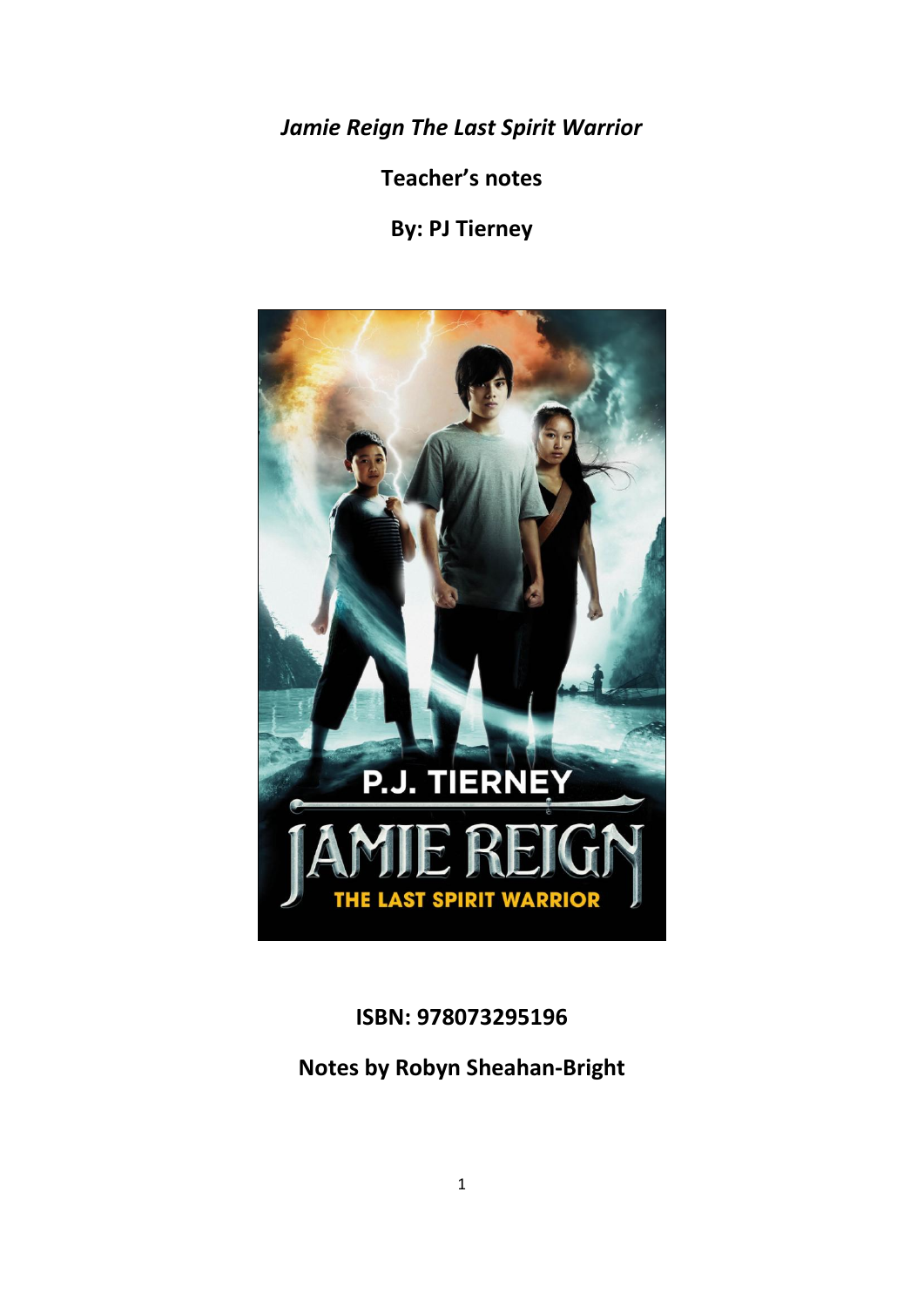# **Contents**

## **Introduction**

## **About the Author**

## **Author Inspiration**

## **Characters**

- **The Significance of Character**
- **Major Characters**
- **Minor Characters**
- **Character Arcs**

## **Curriculum Topics**

- **Language and Literacy**
- **History and Culture**
- **Values**

## **Themes**

- **Individual Confidence and Maturation**
- **Absent Parents**
- **The Discipline of Martial Arts**
- **Importance of Reading**
- **Fate and Destiny**

## **Further Questions and Activities**

# **Bibliography**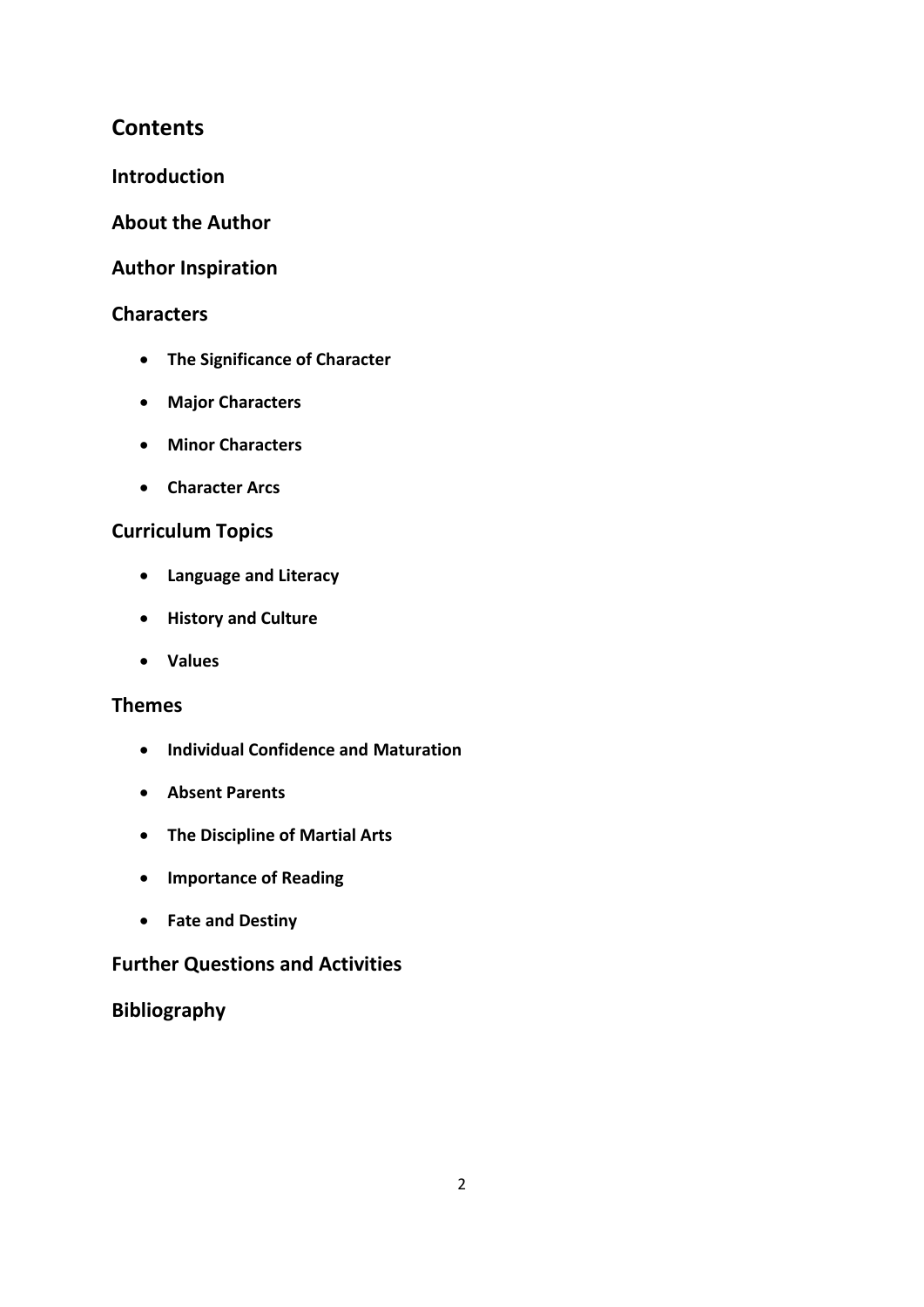## **Introduction**

'You are like that boat, Jamie. You leave a wake in the Way.' (p 287)

In this novel's prologue, when Master Wu, the legendary King Fu master, sees the dragon emerge, he knows that it denotes an auspicious day. For the 'Ki-Lin' is the king of the 360 beasts on earth and one of the four most auspicious animals of China. On this day, 5 February, New Year's Eve, it is also Jamie Reign's twelfth birthday, and 'the Year of the Dragon again' (p 10).

Jamie Reign works on his father Hector's tugboat, *The Swift*, which is based at Sai Chun, a small Chinese fishing village. Jamie is half Chinese; his mother Mayling left Hector when she became pregnant and her Uncle Yang deposited the baby with him on the day of his birth. Because of his father's alcoholic temper, Jamie has become very adept at doing what Hector wants, and trying to be invisible. He has also a special talent which makes him useful aboard a boat, 'he was able to find things lost at sea. If he closed his eyes and concentrated really hard, he could visualise what they were looking for.' (p 17) When, on the day after his birthday, New Year's Day, they encounter *The Seabird,* a fishing boat which is taking in water, Jamie is horrified to observe Hector's ruthlessness in not assisting them to bail out or to right their vessel but instead forcing them to take his line, for 'in accordance to International maritime law, by accepting the salvage line the Chinese captain had handed over ownership of his prized trawler to the Captain of *The Swift*.' (p 23)

Jamie has always wanted to learn the Kung Fu style fighting developed by the legendary Master Wu, but with no money, he has little hope of being able to take classes. When, after the salvage trip, he visits his older friend Feng Chow, who is an expert in Wu-style Kung Fu, he finds himself the target of contempt from local villagers. Low See Fut threatens him and pushes his hand down on a table, and the 'plastic fuses with the heat of his palm' (p 33) indicating that he has yet another strange power. He then makes new friends in the Sampan boy, Wing Choo, and Lucy Wang, who is one of a famous dynasty, as the daughter of the wealthy media magnate DeiWei Wang, and is also a master of Kung Fu. He and Lucy encounter some bully boys who are dispelled by Lucy's tactics but also by the silver orbs which hurtle towards them, and which Jamie later learns that he has 'summoned'. Mr Fan arrives in the village with a young girl named Jade on a mission to retrieve something from a mysterious reef, but really to find the 'Spirit Warrior'. Hector takes him out and after opening a salvaged box, is stung by a swarm of insects. Mr Fan tells Jamie that a rogue spirit has taken possession of him. He recognises in Jamie something special and explains that he is looking for potential 'Warriors of the Way'. Jamie learns that Jade, Lucy and Wing are also trainees, and during an initial training session they discover he has yet another skill – finger locking. He also discovers that he has no 'spirit guide' as others do, so Mr Fan sets out to find him a talisman to protect him, a monkey which Jamie names Jet. If Jamie is the Spirit Warrior, then he is linked to the Great Guide and will be pursued by the evil Zheng who has already sent his men to the village to retrieve the treasure.

He also finds out from his best friend Bohai that according to the Chinese calendar, this should be a 'golden era' but that something has gone astray in the world. When he rescues Wing from a typhoon they are forced to tack to the Penglai Islands and to the secret camp at Chai Wu where Mr Fan and the great Master Wu are training the Warriors. He discovers a further skill in being able to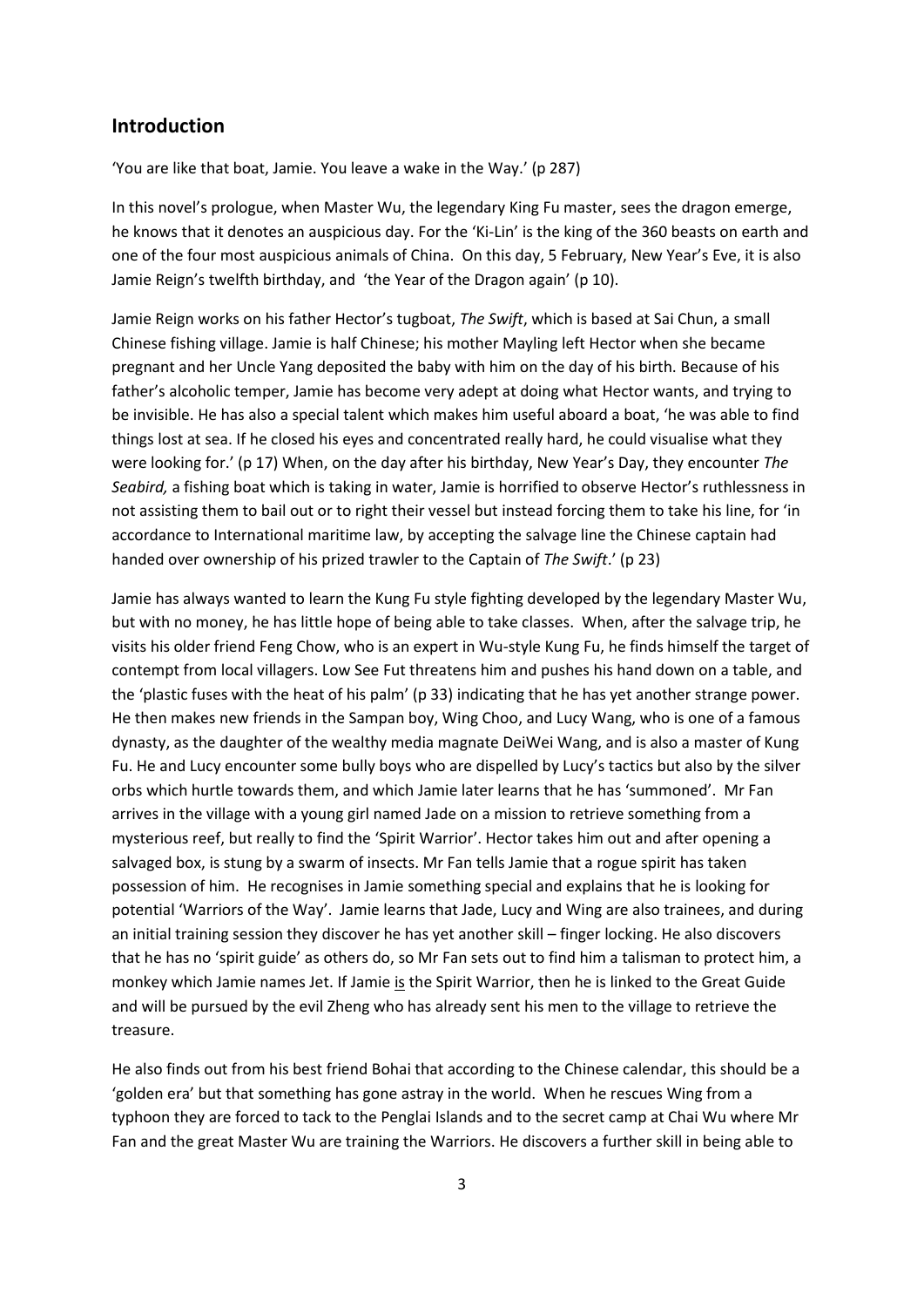'View'; to see further and with more accuracy than can others. He also discovers that Jade is a 'Recollector' who can see things before they happen. Jamie has had a loveless childhood with Hector, who has failed to educate him. He dreams of the mother Mayling who abandoned him as a baby and yearns to find her again. So when he discovers that she was also a trainee under Master Wu, he is filled with new hope.

But how he is going to succeed in his training, when he can't read and is hopeless at Kung Fu? The novel comes to a climax with a confrontation with Zheng in which Jamie reveals his strengths and realises that he must accept his role as Spirit Warrior with the help of his friends in order to fulfil his destiny.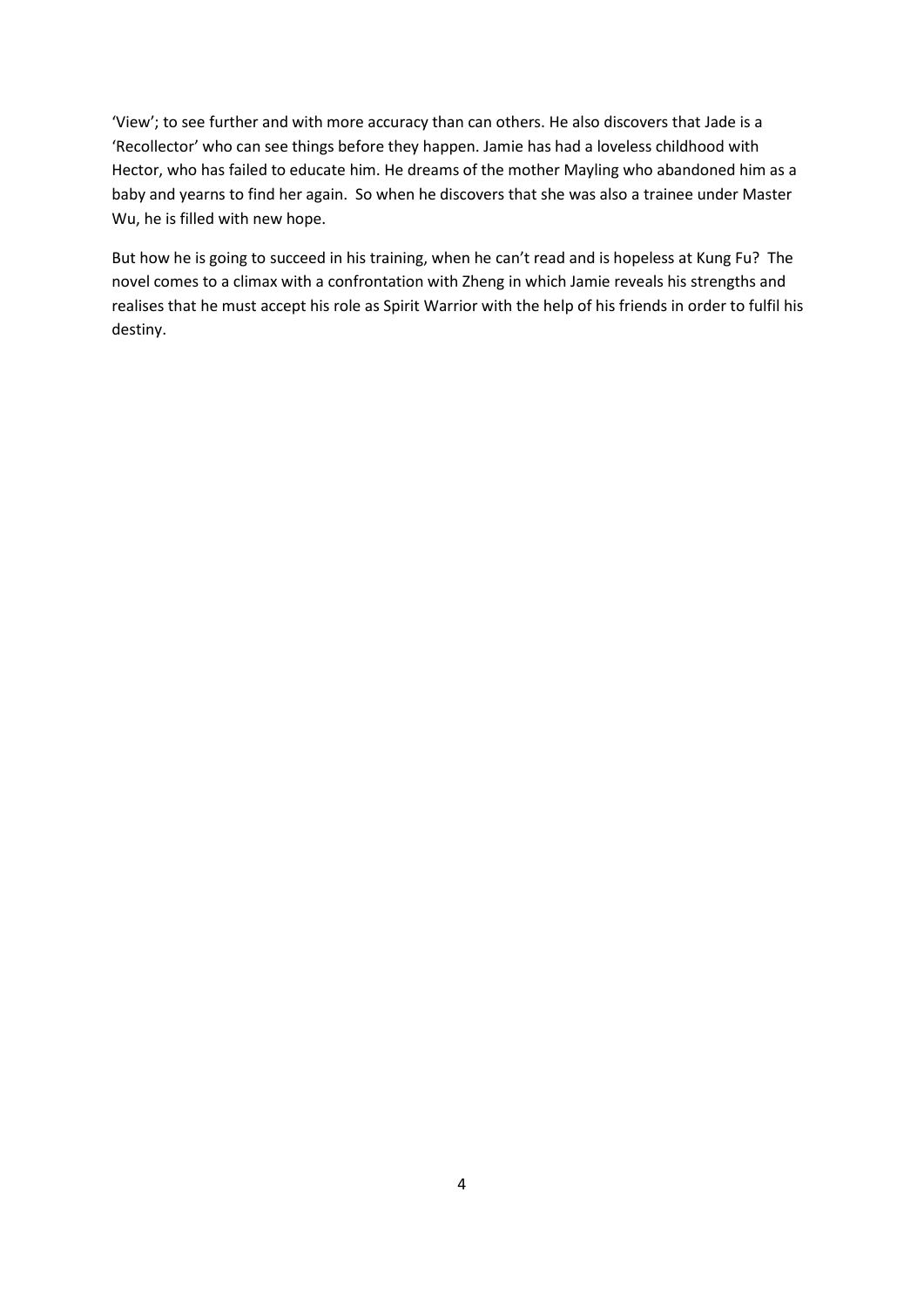## **About the Author**

**PJ (Paula) Tierney** is a new and exciting author for children. She grew up in the Blue Mountains, NSW, and studied writing at the University of Wollongong before embarking on a career in theatre production and has worked all over the world. While working on a production for the Hong Kong Handover Celebrations with her Chinese-born partner James, she lived in China for six months, and also met the famous Jackie Chan. These experiences led to the writing of the Jamie Reign series.

See Paula Tierney's website: [www.paulatierney.com.au](http://www.paulatierney.com.au/)

# **Author Inspiration**

Paula says:

'The inspiration for *Jamie Reign: The Last Spirit Warrior* comes from a tiny fishing village on the Southern side of Hong Kong Island where a little boy once lived. Like Jamie Reign, this boy was abandoned by his Chinese mother and raised by his English father. He lived on a barge, dived the wrecks of the South China Sea and tried his best to avoid his father's rage. When this little boy grew up, he moved to Australia where the stories of his childhood both fascinated and saddened me, and became the basis for Jamie Reign's adventures. The child from Tai Tam is James and his is the first name on the dedication page.'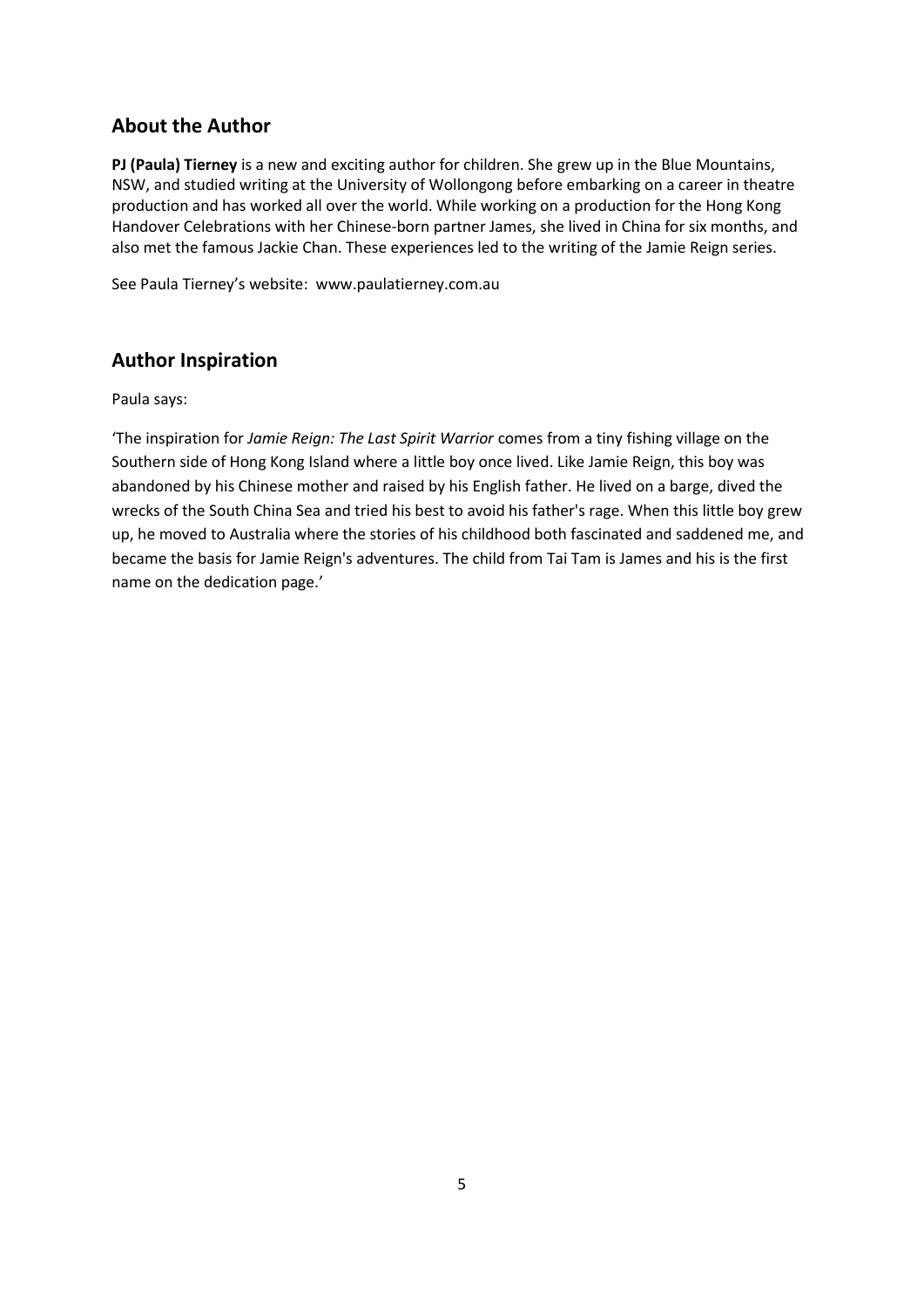# **Curriculum Topics**

## **Characters**

 **The Significance of Character:** Characters are the heart of any narrative, the catalysts for action, and the central core around which all other narrative aspects must revolve and work. In this work there are several major characters (some of whom figure briefly in the action) and a cast of minor ones.

*Discussion Point:* Apart from Jamie, which character did you consider to be central to the novel's plot and themes, and why?

#### **Major Characters:**

Jamie Reign Wing Choo Jade Lucy Wang 'Sifu' Yulong Fan Master Wu

*Discussion Point:* Which of the main characters did you find most appealing, and why?

#### **Minor Characters:**

Hector Feng Chow Old Mama Chow Mrs Leung Bohai Leung Mrs Choo Low See Fut Cheng, Morris the Sea Captain

*Discussion Point:* Is there a minor character who might have played a larger part? Why would you have liked to have seen more of this character?

**Character Arcs** are the curve on which key events show how a character grows or develops in response to events and to interactions with other characters in the novel.

*Activity:* Choose a character and trace an arc on which key events indicate some aspect of their personality or change in their behaviour.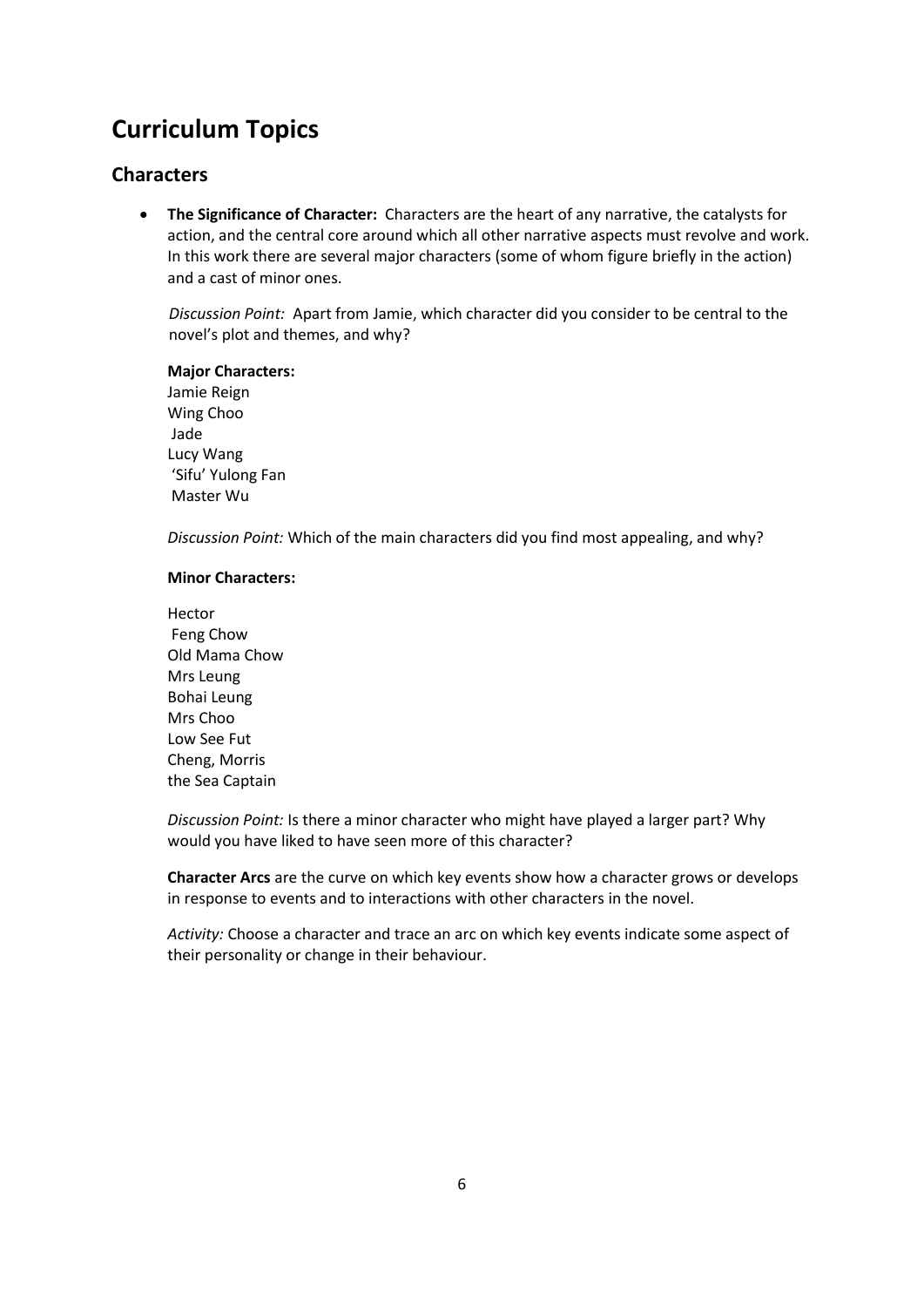## **Language and Literacy**

**This novel is a fantasy which draws on Chinese cultural history.** The tropes of fantasy include a battle between good and evil, a secondary world, suspension of disbelief, etc.

*Activity:* Study the conventions of fantasy. Then draw up a chart and make a list of where this novel falls into these conventions.

*Discussion Point:* How closely does this fantasy rely on Chinese beliefs to inform its magical world?

*Activity:* This is a seafaring adventure story as well as a story of martial arts. Discuss some of the exciting scenes in the book, and have students write a similar story based on these models.

 *Narrative Structure —* The novel follows a **chronological structure** although past events are referred to throughout.

*Activity:* Create a timeline of all the incidents referred to in the book.

*Narrative Perspective —*This work is written in third person from Jamie's perspective.

*Discussion Point:* How else might this story have been told? Could it have been written in first person? Why/why not?

 *Use of Literary Devices such as Simile and Metaphor — Examples: 'Floundering about like a fish out of water'* (p 278); *'A fire burned inside his belly.*'(p 369)

*Activity:* Make a list of similes and metaphors you discover in this text. Discuss their meaning and effect. Then try to say the same thing using another expression.

*The Cover of a book is both an ideogram for the contents and a marketing tool.* 

*Activity:* Create an alternative cover for this book using appropriate symbolism to suggest what the main themes and ideas in the novel are. Write a blurb for the back cover as well. Make a display of the covers and discuss the differences amongst the students' interpretations.

## **History and Culture**

#### **Chinese Culture**

 Jamie's mother was Chinese and he lives in China, so the novel includes many references to Chinese culture.

*Discussion Point:* What did you discover about Chinese culture that you hadn't known before?

 The Chinese calendar works on a twelve-year cycle 'so comes full circle by your twelfth year'. (p 5).

*Activity:* Read more about the Chinese calendar and the various signs of the Zodiac (animal symbols) it includes. What year is it this year in the Chinese calendar? What does it denote? What year were you born and what sign of the Zodiac were you born under? [See **Bibliography**.]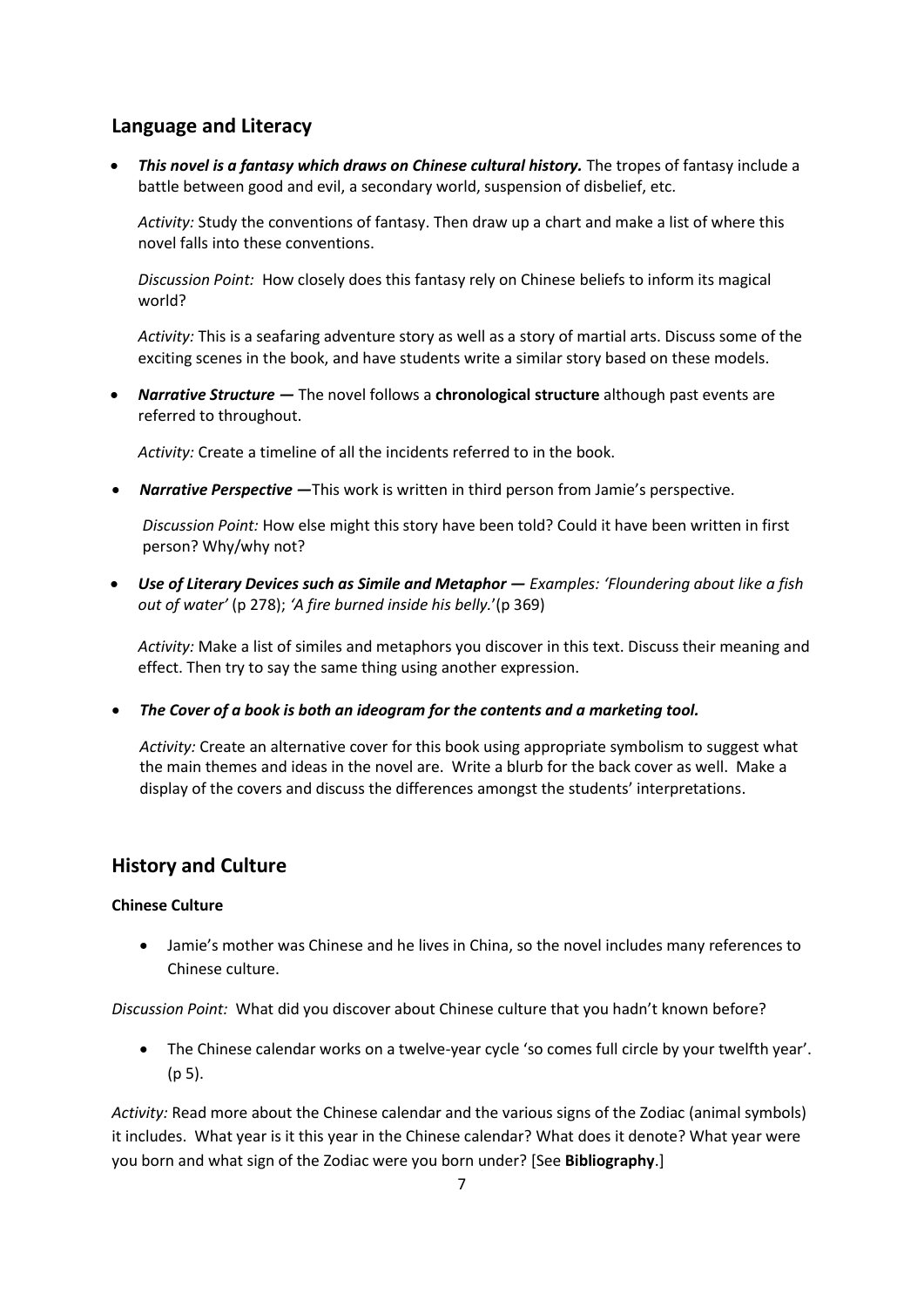According to Chinese astrology our universe consists of five basic elements: Metal, Water, Wood, Fire and Earth.

*Activity:* Research these concepts further, and discuss whether they relate to the novel at all.

The celebration for Jamie's friend Bohai's birthday included an exotic banquet.

*Activity:* Jamie likes to cook and is quite adept at making noodle dishes. When he goes to the training school Chia Wu, he is able to feast on many of Mrs Choo's recipes. Visit Paula Tierney's website for some links to 'Jamie's Recipes'. Read more about Chinese cuisine. Have a Chinese feast at your school.

Chinese herbalism and healing is mentioned several times in the novel.

*Activity:* Research this topic further as well.

 The Chinese use symbols or written characters to denote many words. In this novel the Symbols for Earth (Square) and Heaven (Circle) (p 315) are discussed.

*Activity:* Research this symbolism further. [See **Bibliography**.]

#### **Values**

 This novel is about the values implicit in the two texts (by Sun Tzu and Lao Tzu) which Jamie studies with the other Warriors.

*Activity:* Have students research some of the values promoted in these texts and relate them to how Jamie confronts challenges in the novel.

 There are certain ethics observed by seamen and women. For example, Jamie is upset when his father takes ownership of *The Seabird*, and the villagers are very angry about his actions, as well.

*Discussion Point:* Discuss the moral implications of having the power that Hector has as a tugboat owner, and the duty he has to perform his tasks ethically.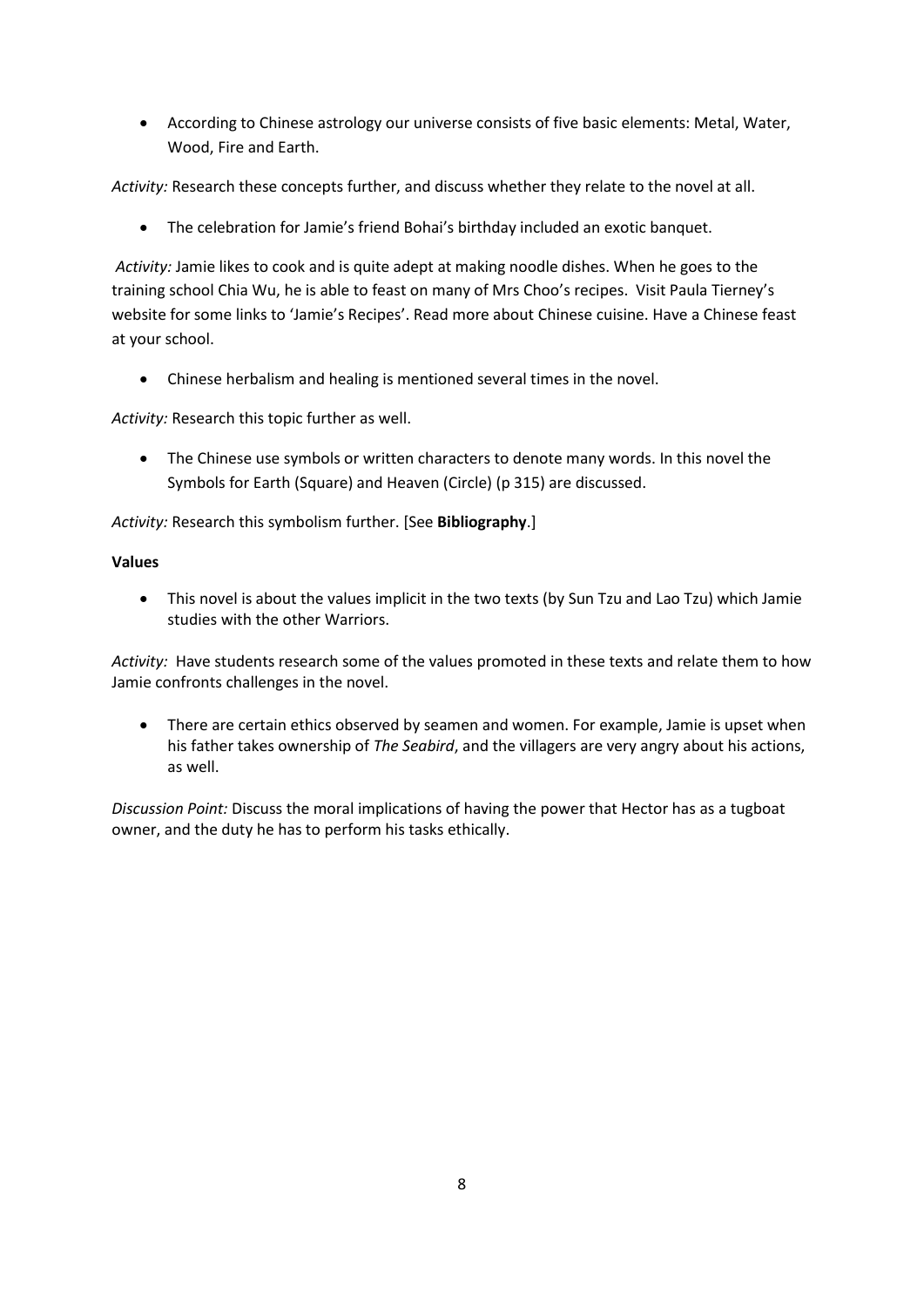# **Themes**

#### **Individual Confidence and Maturation**

*Key Quote:* 'For the first time ever, he wasn't embarrassed to be Jamie Reign.' (p 104)

 Jamie has always lacked confidence in his own abilities due to both his family situation and his lack of literacy.

*Discussion Point:* What makes him gain confidence? Is it his new found skills or is it the confidence in him which his friends demonstrate?

Bravery is a word often used to describe soldiers in war.

*Discussion Point:* Is there a better word to describe how Jamie responds to his enemies in this novel?

• Spiritual guidance is another central aspect of Jamie's rite of passage in growing from a boy into a man. He is on the cusp of young adulthood.

*Discussion Point:* What role does spiritual guidance play in Jamie's story?

### **Absent Parents**

*Key Quote:* 'Is it the same as my mother's?' Jamie asked. 'Is that where I get it from?' (p 242)

 Jamie has always felt a great sense of loss having been abandoned as a boy, and having no knowledge of his mother Mayling.

*Discussion Point:* Do you think that the search for a mother is a central theme in this book?

 His father has been an ineffective and abusive parent, and yet Jamie has done all he could to try and please him.

*Discussion Point:* Is his behaviour driven by fear, or by a desire to be loved?

#### **The Discipline of Martial Arts**

*Key Quote: 'The supreme art of war is to subdue the enemy without fighting'* Sun Tzu

 Kung Fu is an art which is not only about physical skills but also mental control and spiritual discipline.

*Discussion Point:* Some students may have taken classes in martial arts. Discuss with them what they have learned from such classes.

*Activity:* The *Tao Te Ching* by Lao Tzu is the work which the 'Warriors of the Way' study. Tao is considered the father of the Chinese spiritual tradition of Taoism. Research this further.

#### [See **Bibliography**.]

*Discussion Point:* Master Wu quotes the *Tao Te Ching* (p 380). Discuss this quote with your students.

*Activity:* Jamie also has to study *The Art of War* by Sun Tzu. Research this further. [See **Bibliography**.]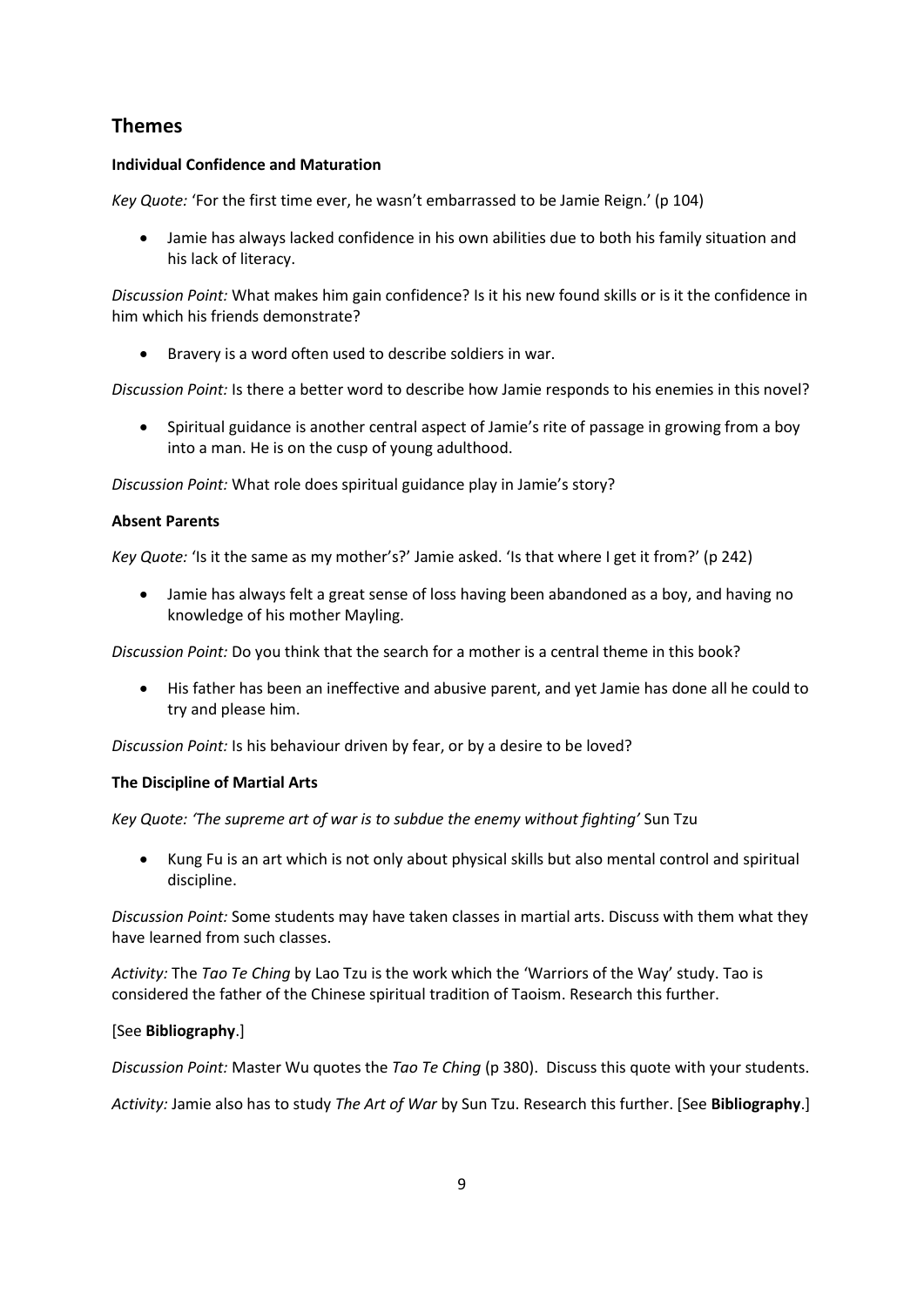*Activity:* Find the various parts in the story where Jamie takes notes from the book to use in his fighting (eg pp 352-3). Discuss how useful such dictums would be in dealing with problems in daily life?

*Activity:* Watch a Kung Fu fighting DVD to enhance the students' understanding of the art. There was a famous television series *Kung Fu* (1972-) which teachers might be able to select excerpts from. You might also watch the computer-animated comedy *Kung Fu Panda* (2008) or sequels as part of this unit of study.

*Activity:* On her website Paula Tierney mentions actor and martial arts expert Jackie Chan as an influence on the series. Students might also visit his website, or watch one of his movies such as *The Karate Kid* (2010).

*Activity:* On Paula Tierney's website she has a link to 'Fighting Techniques'. Share this information with your students. Practice some of the stances, hand positions, and movements listed on the webpage.

#### **The Importance of Reading**

*Key Quote:* 'You know, reading is such an important skill...' (p 160)

 'Jamie wants to be a Kung Fu master and warrior but finds that his lack of reading skills prevents him from studying the foundation texts of the art.

*Discussion Point:* How important is reading? What things in ordinary life require us to read? Is reading for pleasure also important?

#### **Fate and Destiny**

*Key Quote:* 'If our life's purpose is not achieved the consequences can cascade through time.' (p 150)

Both Jamie and Jade feel they have some connection to a destiny which they fear.

*Discussion Point:* Do you believe in destiny? Are our lives mapped out for us?

*Discussion Point:* Does our date of birth determine our future?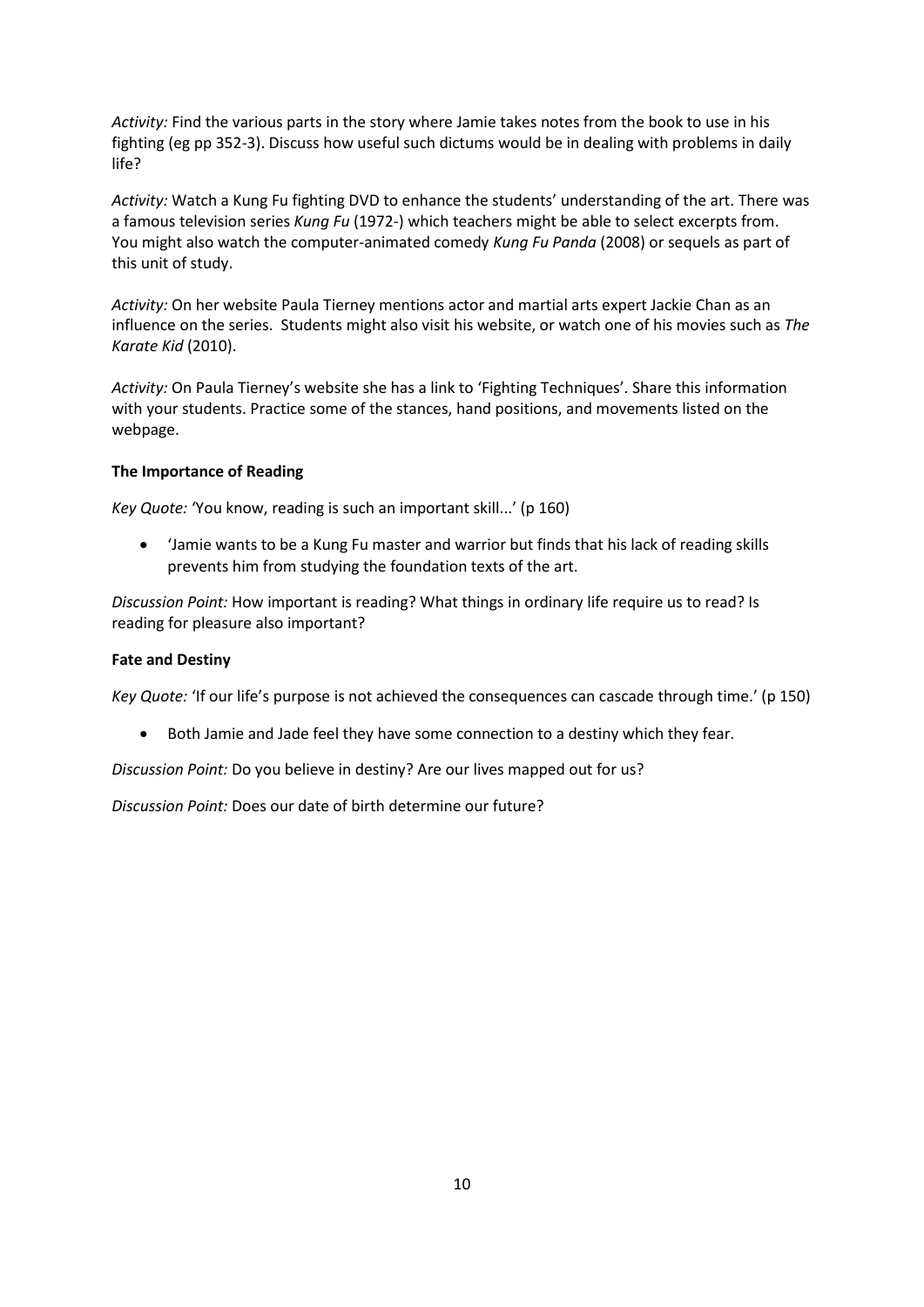# **Further Questions and Activities**

# **Key Quotes**

The following quotes relate to some of the **Themes** above. You might like to present any one of them (or two related quotes) to your students as a catalyst for further discussion, or as the subject of an essay outlining how the quote reflects a central theme in this novel:

| 'Sometimes Jamie wondered how long someone<br>could hold on to a dream without the courage to<br>actually pursue it.' (p 26) | 'When your body dies, Jamie, your spirit doesn't.<br>It comes back over and over again.'(p 92)                                    |
|------------------------------------------------------------------------------------------------------------------------------|-----------------------------------------------------------------------------------------------------------------------------------|
| 'No, you're not normal. None of us is.'(p 191)                                                                               | 'Sometimes all you can do is breathe and be<br>brave. Sometimes there is no other choice.'(p<br>220)                              |
| 'So I shouldn't believe everything I see in the<br>papers? (p 232)                                                           | 'Enemy spies must be sought out, tempted with<br>bribes, comfortably housed, and so they will<br>become converted spies ' (p 262) |
| 'There are no coincidences,' (p 275)                                                                                         | 'Know your enemy and know yourself and you<br>will always prevail.' (p 288)                                                       |
| 'I don't know if I'd want to remember living and<br>dying before.' (p 299)                                                   | 'Think your way around a problem. Do not act<br>blindly or out of habit.'(p 308)                                                  |
| 'Words contain more than meaning, Jamie: they<br>have power. Use that power well.' (p 314)                                   | 'Sometimes it is better to strive for greatness<br>than for Victory' (pp 390-1)                                                   |

## **Points for Discussion:**

**1**. What does the Prologue in this novel add to your understanding of the subsequent narrative?

**2.** Jamie has had to rely on his wits and has few people to assist him. What particular qualities (apart from his magical skills) have helped him to survive thus far?

**3.** What do you think of Jade's behaviour? Is she as fierce as she seems?

**4.** Feng Chow is like many people who become obsessed with a hobby which they make the mistake of thinking can constitute an entire life. Discuss.

**5.** Is Mayling really dead? Why did she have a child with Hector and why did she leave Jamie?

**6.** Jamie rescues Wing twice. What might happen a third time?

**7.** Who is the least admirable character in this novel, and why?

**8.** Mr Fan had once been the 'master' to Master Wu. How difficult would it be to assume the role subservient to someone whom you had once taught?

**9.** What did the ending suggest thematically?

**10.** This is the first book in a series. What do you think might happen in a sequel to this book?